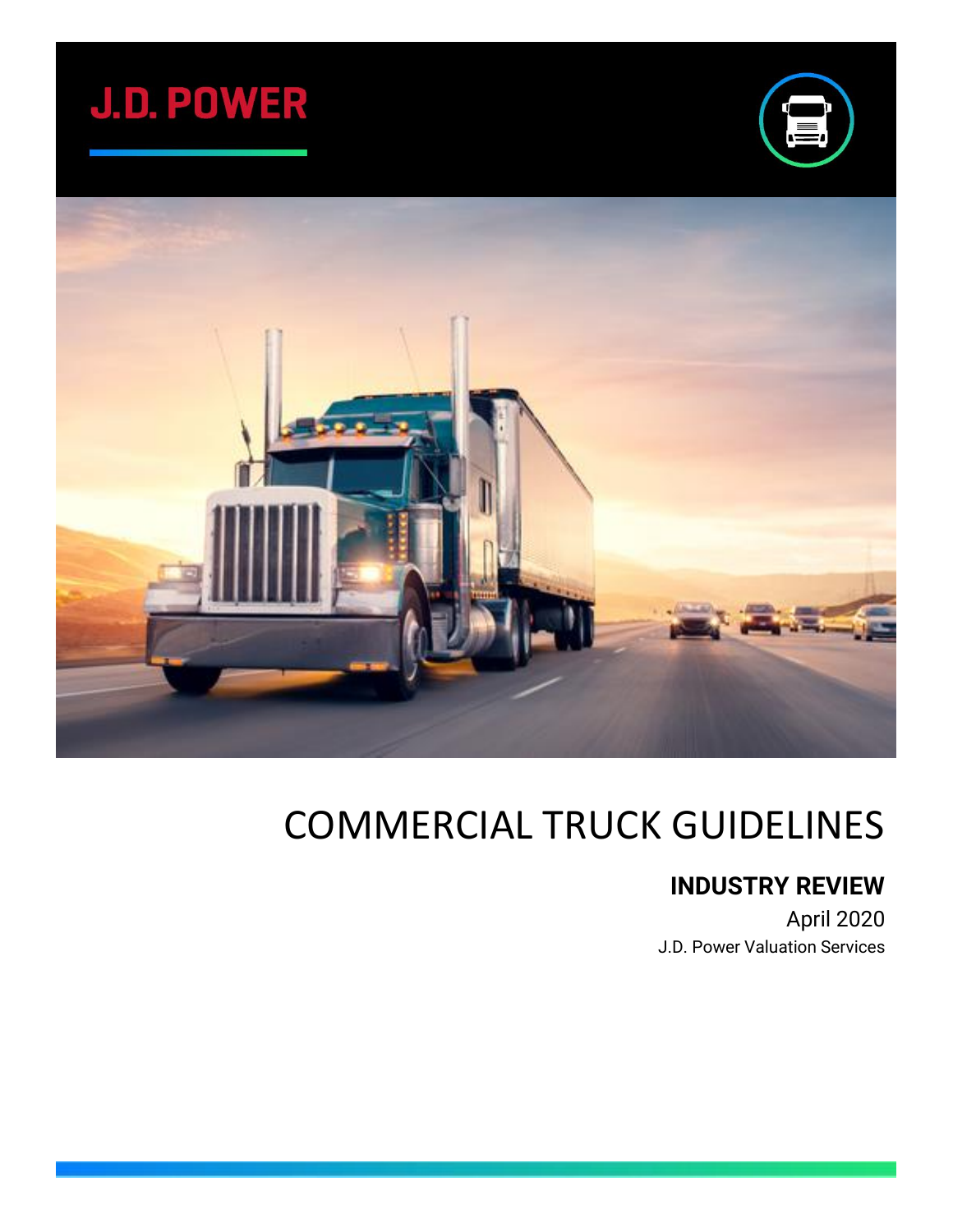#### CONTENTS:

### SUMMARY

#### **Class 8 Pricing Changing Rapidly**

Class 8 pricing pulled back in the second half of March, but volume was solid. Medium duty trucks were lower across the board in volume and pricing.

# CLASS 8 AUCTION UPDATE

The volume of 4-7 year-old trucks sold at auction was healthier than expected in March, given the fact that most auctions moved to online-only. Pricing was flat to slightly lower than February in the first half of the month, dropping more notably in the second half. The pricing gap between lower mileage and higher mileage trucks is a wide as it's ever been. See below for detail, keeping in mind the full-month averages don't fully reflect the devaluation seen in the most recent weeks.

- Model year 2017: \$35,400 average; \$364 (1.0%) higher than February
- Model year 2016: \$27,150 average; \$1,403 (4.9%) lower than February
- Model year 2015: \$21,292 average; \$708 (3.3%) higher than February
- Model year 2014: \$16,500 average; \$1,898 (10.3%) lower than February
- Model year 2013: \$12,975 average; \$37 (0.3%) lower than February

Month-over-month, our benchmark group of 4-6 year-old trucks brought 0.4% less money. In the first three months of 2020, pricing averaged 26.3% lower than the same period of 2019. Depreciation averaged 0.8% in the first quarter, but this figure doesn't reflect the devaluation seen in the second half of March.

With consumers stockpiling certain items in March, the environment for dry van and reefer haulers was healthy. This activity kept used truck replacement demand stable. In April, the freight environment has pulled back from the surge, making our shortterm outlook bearish.

The volume of 4- 7 year-old trucks sold at auction was healthier than expected in March, given the fact that most auctions moved to online-only.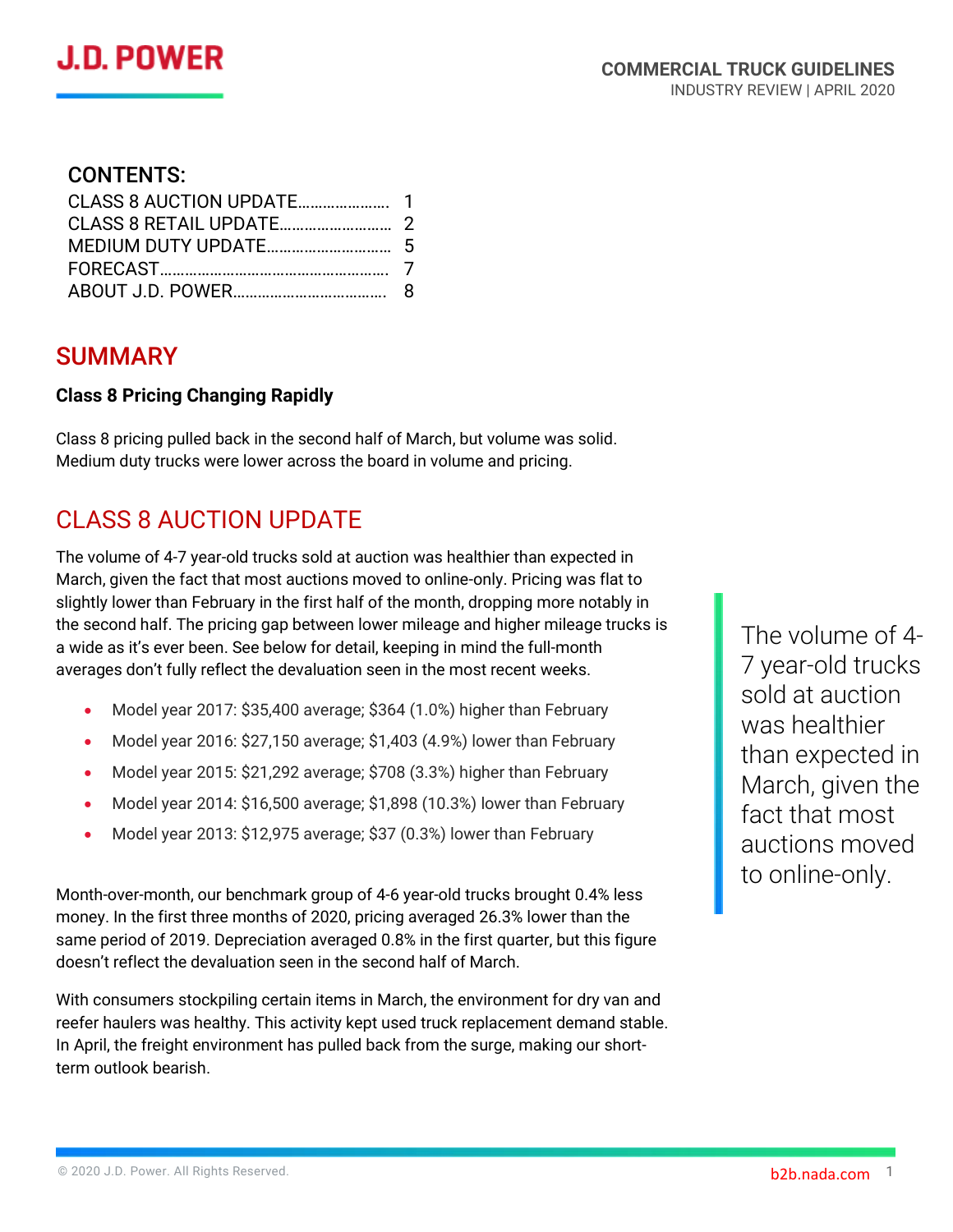



*See the "Average Selling Price: Benchmark Sleeper Tractor…" and "Volume of the Three Most Common Sleeper Tractors…" graphs for detail.*



In the first three months of 2020, pricing averaged 26.3% lower than the same period of 2019.

### CLASS 8 RETAIL UPDATE

In normal times, pricing trends in the retail market usually lag the auction market by roughly 3-5 months. In our current environment, trucks in both channels are losing value fairly rapidly, although retail pricing might not be falling quite as sharply as auction pricing.

© 2020 J.D. Power. All Rights Reserved. based on the common state of the common state of the common state of the common state of the common state of the common state of the common state of the common state of the common st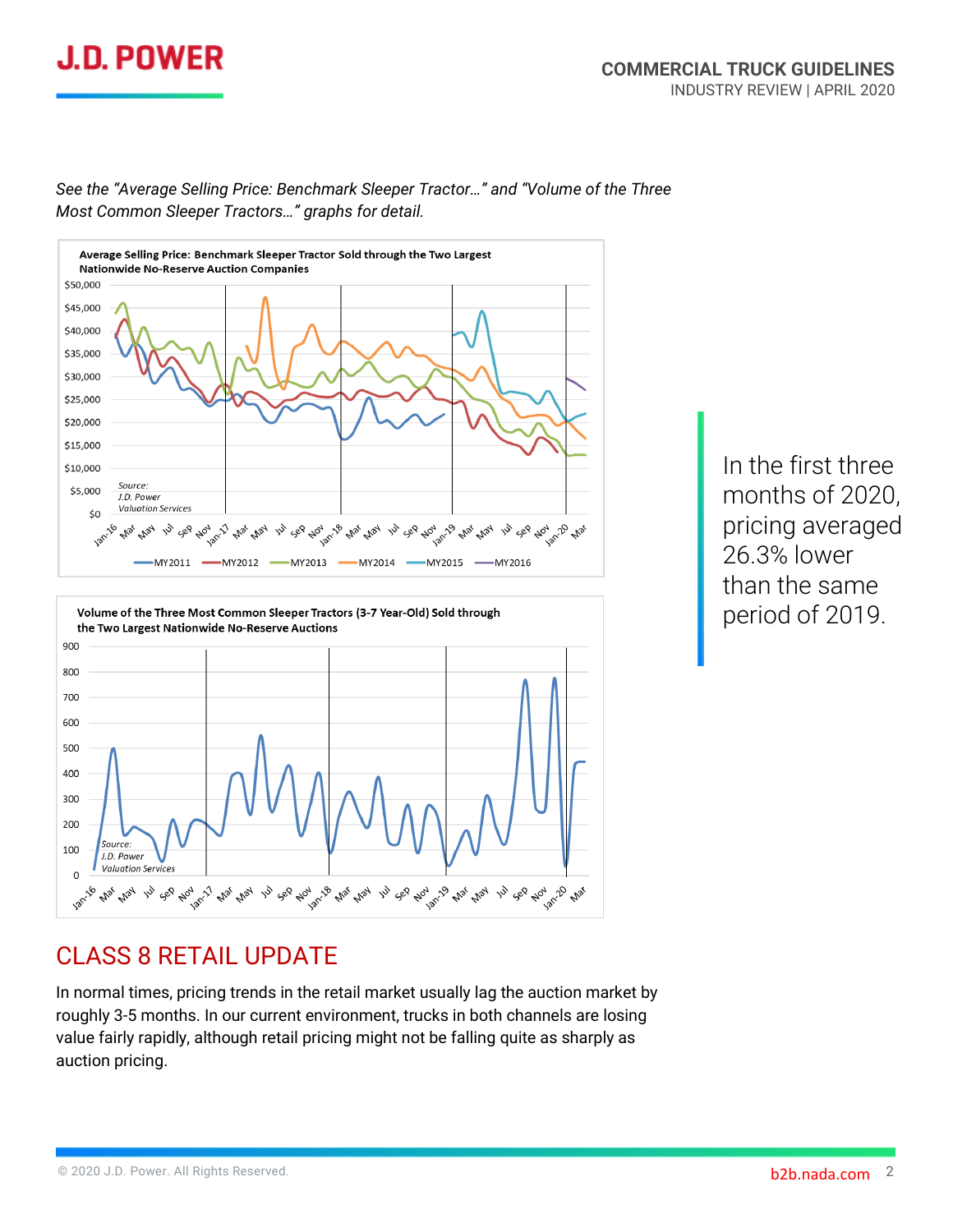

The average sleeper tractor retailed in March was 69 months old, had 454,887 miles, and brought \$44,342. Compared to February, the average sleeper was 1 month newer, had 4,676 (1.0%) fewer miles, and brought \$1,051 (2.3%) less money. Compared to March 2019, this average sleeper was identical in age, had 12,434 (2.7%) fewer miles, and brought \$11,462 (20.5%) less money.

March's average pricing was as follows:

- Model year 2019: \$105,441; \$988 (0.9%) higher than February
- Model year 2018: \$83,484; \$4,889 (5.5%) lower than February
- Model year 2017: \$60,076; \$3,719 (5.8%) lower than February
- Model year 2016: \$42,255; \$2,537 (5.7%) lower than February
- Model year 2015: \$40,160; \$1,838 (4.4%) lower than February

Month-over-month, late-model trucks brought 5.7% less money. In the first three months of 2020, pricing averaged 11.5% lower than the same period of 2019. Depreciation in the first quarter averaged 2.7% per month, but this figure will have undoubtedly increased by the time you read this.

*See the "Average Retail Selling Price: 3-5 Year-Old Sleeper Tractors" graph for detail.*



In the first three months of 2020, pricing averaged 11.5% lower than the same period of 2019.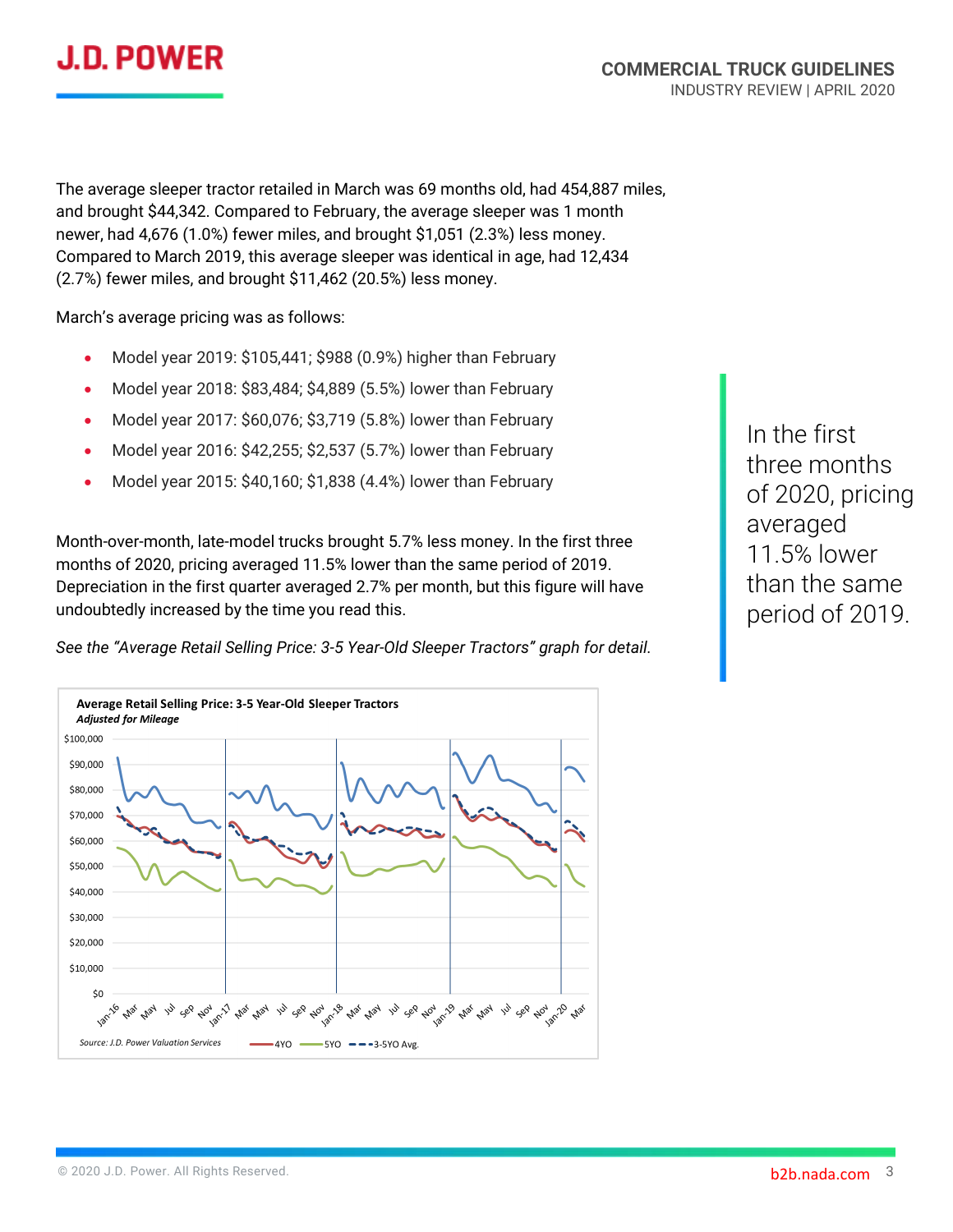

Dealers retailed an average of 3.7 trucks per rooftop in March, identical to February, and 0.9 truck lower than last March. Retail purchasing is limited primarily to replacement demand at this point. The current pullback in freight volumes puts downward pressure on demand.

*See the "Number of Trucks Retailed per Dealership Rooftop" graph for detail.*



Looking forward, auction pricing in the second half of March and especially the first week of April declined sharply from earlier periods. This should surprise no one. We took a relatively conservative approach to devaluation in our published values, but even still some trucks saw declines of up to 20% from March to April. Even this appears to have been light in some cases, so our April wholesale values may be higher than current auction results for selected trucks. We are of course watching pricing very closely and making updates as frequently as our systems allow.

Used truck pricing should recover roughly in step with the gradual re-opening of the economy. This means the auction market should see some firming in the summer, followed by mild to moderate increases in the fall and into 2021 (with some pauses here and there, particularly in October and November). Due to this entirely new market dynamic, we have substantially decreased our Retail Value Forecast for 2020, and revised it upward for 2021.

*See the "Retail Value Forecast" graph for a look at how we see used truck pricing unfolding over the next four years. Note that our residual value forecasts (available by* 

Dealers retailed an average of 3.7 trucks per rooftop in March, identical to February.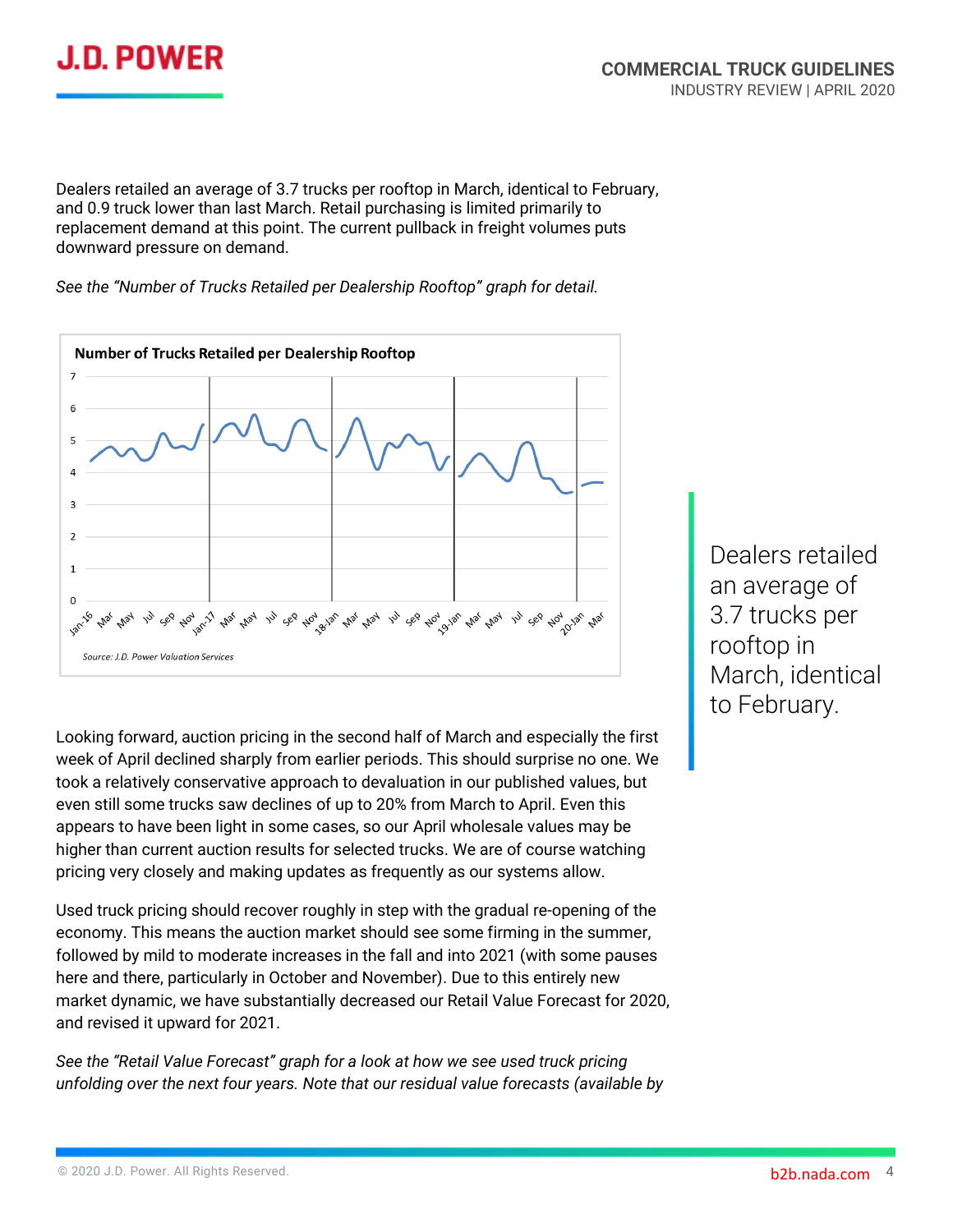# J.D. POWER



*subscription, not included here) provide a much more detailed analysis of future pricing.*

# Medium Duty Trucks

Pricing was down in all segments. Volume was as well, most notably in Class 6.

Starting with Class  $3 - 4$  cabovers, March's average for our benchmark group was \$10,638, \$1,411 (11.7%) lower than February, and \$4,306 (28.8%) lower than March 2019. The first 3 months of 2020 are averaging 30.6% lower than the same period of 2019. Depreciation is averaging 5.2% so far this year.

Looking at Class 4 conventionals, average pricing for our benchmark group was \$17,803, \$3,403 (16.0%) lower than February, and \$2,121 (10.6%) lower than March 2019. The first 3 months of 2020 are averaging 0.5% higher than the same period of 2019. Depreciation is averaging 9.9% so far this year.

Class 6 conventional pricing averaged \$21,572 in March, \$2,580 (10.7%) lower than February, and \$8,633 (28.6%) lower than March 2019. The first 3 months of 2020 are averaging 12.4% lower than the same period of 2019. Monthly depreciation was flat in the first quarter, but this average is due primarily to February's strong pricing and is not representative of current market conditions.

Pricing was down in all segments.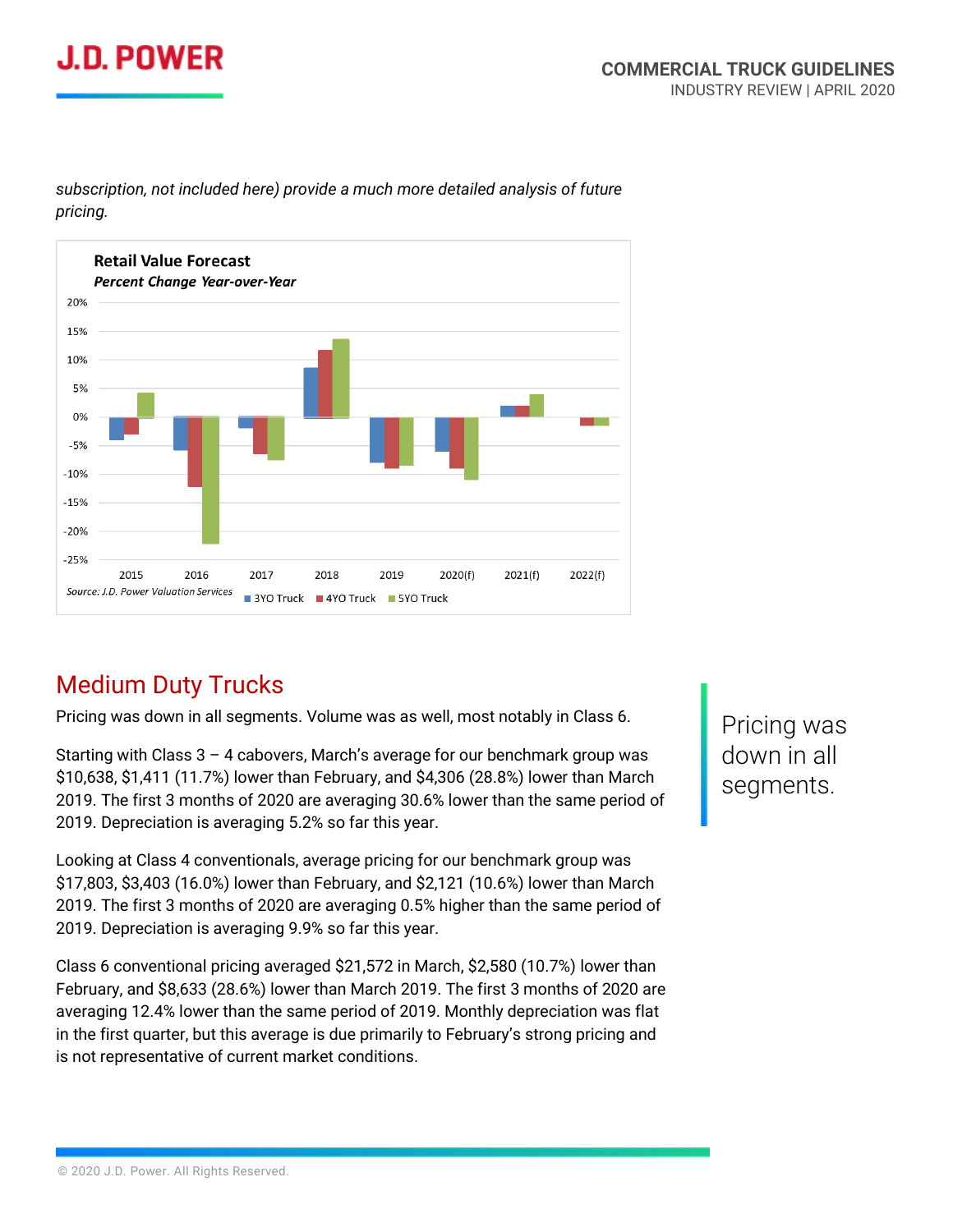# **J.D. POWER**

April's results will give us a better idea of how much the economic shutdown has impacted pricing. We expect a further moderate decline month-over-month.

*See the "Average Wholesale Selling Price: 4-7 Year-Old Class 3-4 Cabovers" and "Average Wholesale Selling Price: 4-7 Year-Old Conventionals by GVW Class" graphs for detail.*





April's results will give us a better idea of how much the economic shutdown has impacted pricing.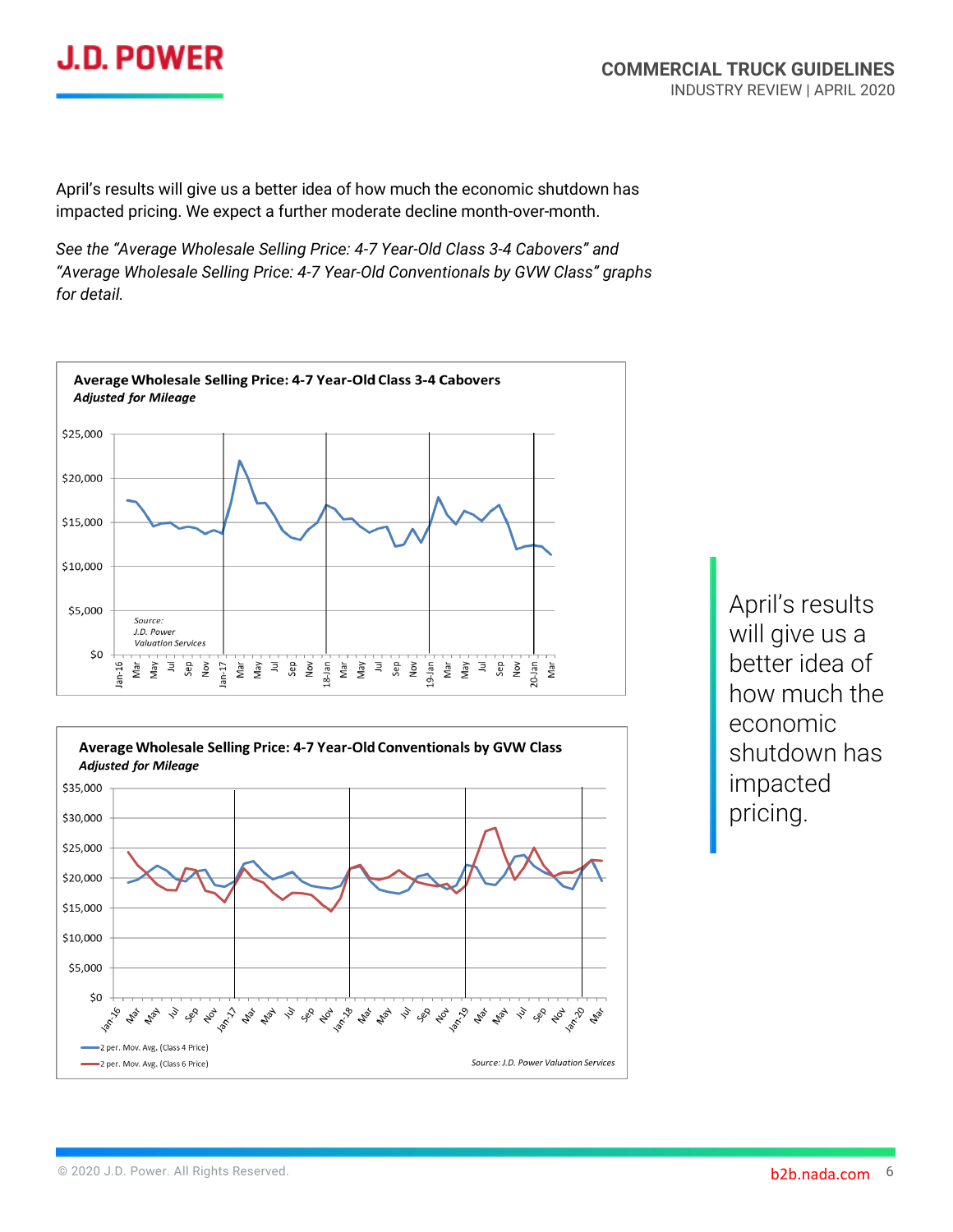### Forecast

March made it clear to every American how critical the trucking industry is to keeping the country supplied. Volume and pricing at auctions earlier in March were in line with relatively strong freight data. At the time of this writing, most freight measures had contracted back to pre-surge levels and then some. We expect this factor to apply additional downward pressure to used truck demand.

Right now, we see at least another month of depressed pricing, followed by an uptick in step with the graduated re-opening of the economy. There will still be a substantial supply of trucks available, so the pricing recovery will be limited to getting back to trend. This movement should start in the third quarter.

As we exit the shutdown period, watch unemployment figures. Most analysts predict a peak in the teens to the low-20% range in the short term. This historic spike will of course be short-lived, and come down relatively quickly as the economy re-opens. But we're not going to return to the record-low 3.5% figure anytime soon.

Not all business segments will recover at the same rate. Some small and medium businesses will simply not reopen, and businesses of all sizes will most likely move forward with a somewhat smaller workforce for a period of time. In general, there will be a degree of contraction to the macroeconomy that will not recover this year. When unemployment gets back down into single digits and continues to trend downward, that's when we can say the economy is back on its feet.